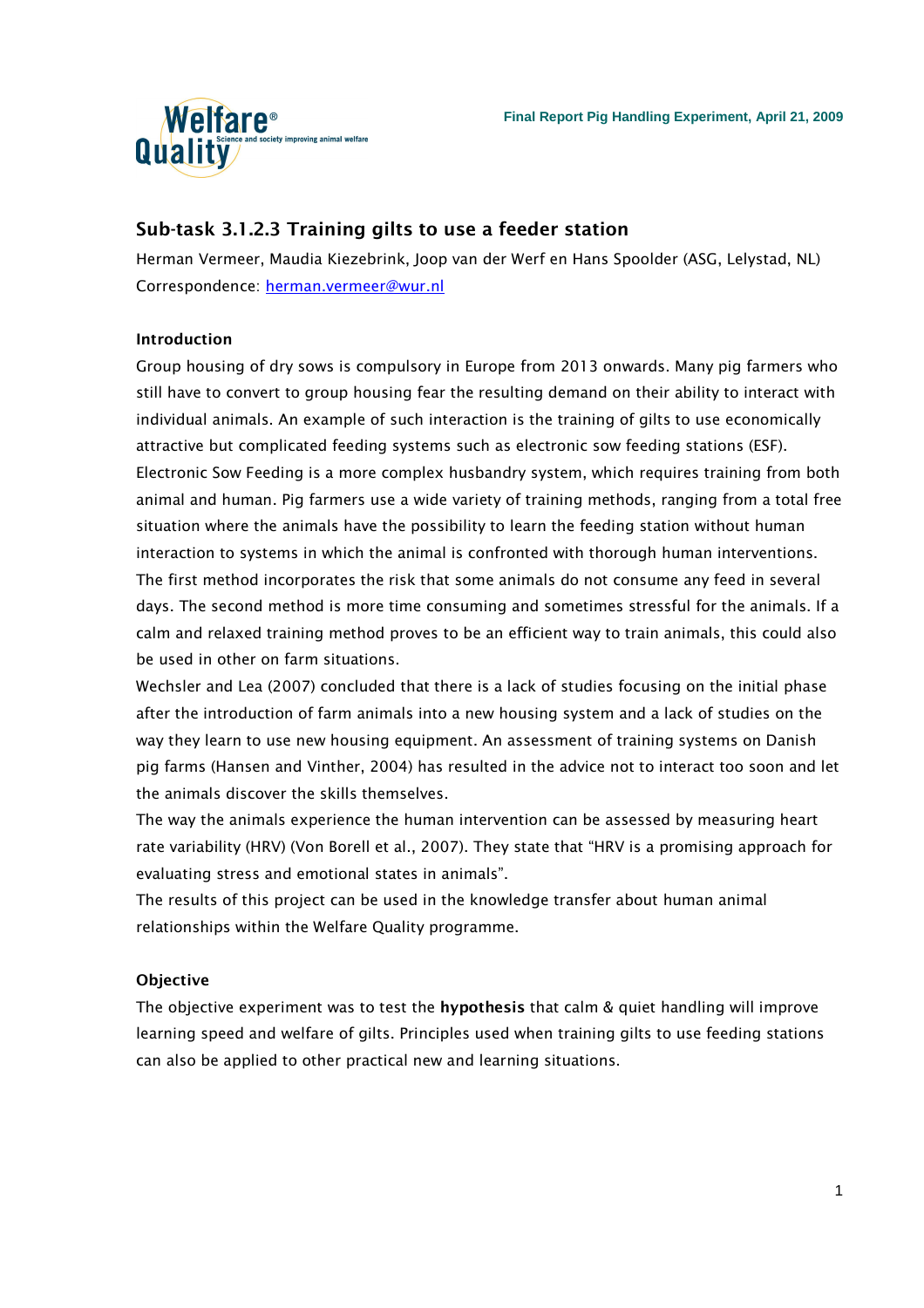

### Material and Methods

### Animals and handling

In an experiment on the Pig Research Centre in Raalte 18 groups of 4 naïve gilts each (3 groups per week/batch) were trained to use an ESF station. The gilts were selected from near slaughter weight female finishing pigs. The average body weight was 103 kg (90-120) at the start of the experiment. They were selected, weighed and given an ear transponder on Monday, and subsequently housed separately in 3 groups of 4 animals during 7 days (the 'preparation week'). The feed ration in that week was 2.5 kg pelleted feed in one meal per day in a long trough. Four times per week the observer entered the pen, walked around and touched the animals so the pigs got used to this person. On 2 occasions, 2 animals from a group of 4 received a Polar girth transmitter during 2 hours to get used to future heart rate monitoring. On the next Monday morning they were not fed and brought to the ESF pen, where they were kept as a group. In the ESF pen each group was kept for 7 days ('test week'). They were fed individually through the ESF system in a self chosen order. Each group was assigned to one of three treatments (see below). In every batch the order in which the treatment groups were fed was changed randomly.

### Housing

In the preparation week the animals were kept in pens with partly slatted floors with 1.5  $m<sup>2</sup>$  per animal. The animals were fed simultaneously in a long trough along the feeding alley. A drinking bowl was situated above the slatted floor in the back of the pen. Figure 1 shows the layout of the ESF pen with the Electronic Sow Feeder in the middle and a "pre feeding pen" at the entrance side of the feeder and a "post feeding pen" on the exit side of the feeder. The pigs could not go back to the "pre feeding pen" after they passed the feeder. Two hours after the feeding start of the first group the groups changed pens and the procedure was repeated for the second group. Another two hours later this was repeated again for the third group. The feeder was a Porcode Electronic Sow Feeder (Nedap Agri, Groenlo, NL). The feeding cycle started at 7.00 am, so feed was available from the moment of entrance of the "pre feeding pen". The feed dispensing rate was 120 g/min with a small quantity of water (40 cc water per 100 g feed). The daily ration was 2.4 kg pelleted feed per animal. At night a dim light above the feeder was on.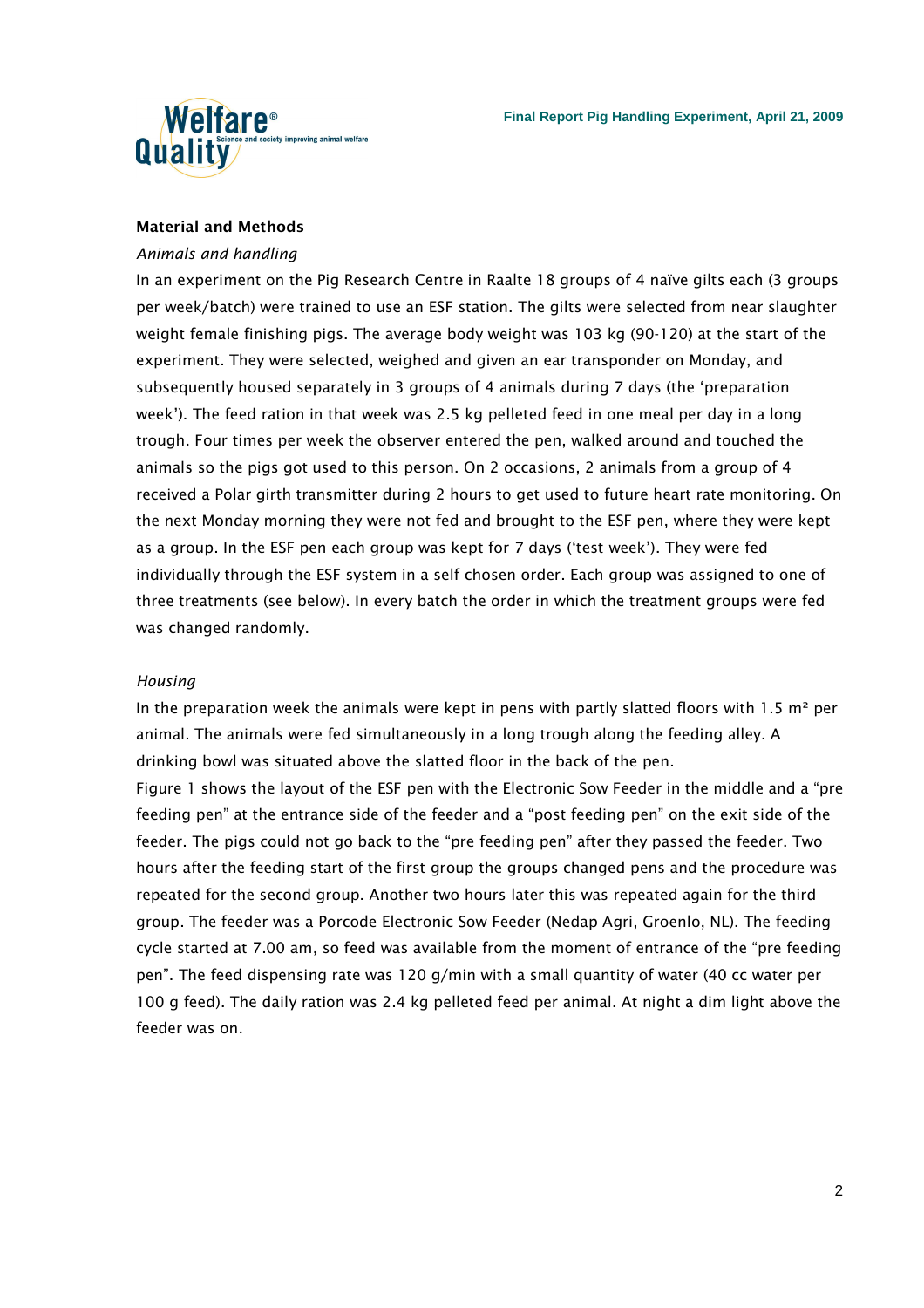### **Final Report Pig Handling Experiment, April 21, 2009**



Fig.1. Layout of the experimental pen; a group of 4 gilts started in the prefeeding pen and passed the ESF one by one to the postfeeding pen; meanwhile the other two groups were waiting in the pens on the right side of the room.

## Treatments

We used the following three different training techniques, one technique per group. Treatments were applied on Monday, Tuesday and Wednesday:

- Minimal: minimal interaction (no farmer interference, just supervision) only after two days without feed intake the sow was triggered with a little bit of feed on the floor;
- Gentle: gentle vocal and soft-physical coaching; using the voice and a hand on the back if necessary, a board to point the right direction and always some feed on the floor in the feeder; if an animal refused to enter another one was tried first.
- Active: active physical encouragement; the trainer used a loud voice and slapping on the side walls or board, the animals were physically driven to the feeder. If an animal refuses it is still forced to enter the feeder, with the aid of a large board.

The treatments started in a random order per batch at 8.00 h, 11.00 h and 14.00 h. After a habituation period of 10 min the pigs were free to go to the feeder. In the two "intervention" treatments the animals closest to the feeder when the intervention started were guided or driven to the entrance one by one. See photo on the right. The exit of the feeder was blocked in the first 3 minutes after entrance to prevent an animal passing the feeder without eating. The animals in the third group, starting at 14.00 h stayed in the post feeding pen until the next morning. The feed intake of some of the animals was so low that they were given a second chance to eat. However this was only done after the 30 min post feeding period and was not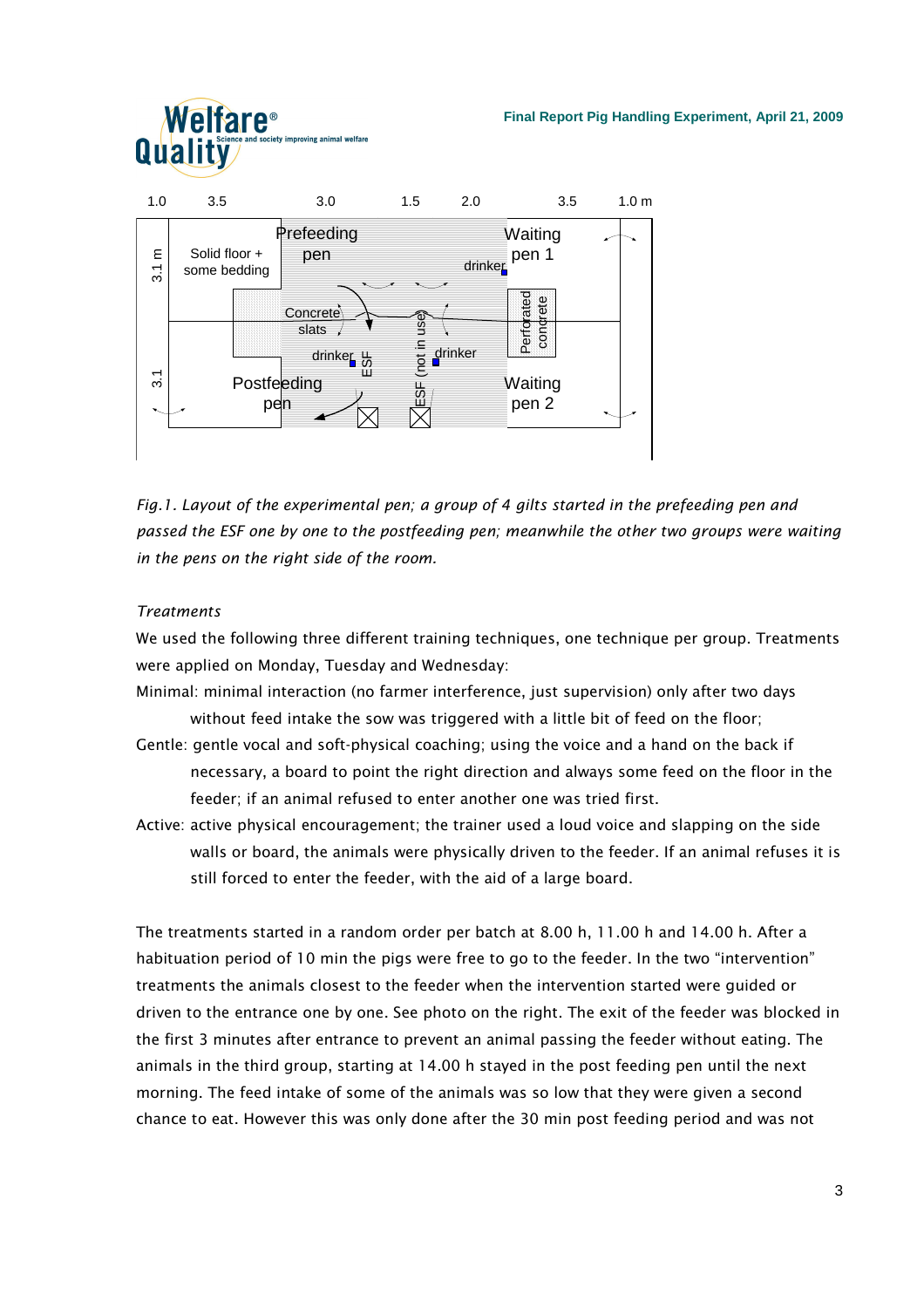

included in the observations. The same treatments were applied during these prefeeding periods. On Thursday and Friday the animals received no human intervention.



Photo 1. Prepared for HR-observations Photo 2. Situation in the ESF-pen



## **Observations**

From every sow we recorded the entrance and exit time on day 2 and day 4 (Tuesday and Thursday). On the same days we measured heart rate data from 2 of the 4 animals in every group. HR was recorded with Polar S810 (Polar Electro OY, Kempele, Finland), which consisted of a girth belt with built-in transmitter and a wristwatch receiver. The girth belts were attached shortly before the start of the training session and removed after finishing the training session, about 2 h later. The belts were protected with tape against the teeth of curious pen mates.

The heart rate recordings were split into three periods: 1) prefeeding, just before entering the feeder, duration 10 min. 2) feeding, the time the animal stood in the feeder, 3) postfeeding, started when leaving the feeder, duration 30 min. In between these periods we excluded 2 minutes to prevent the observations from being disturbed by sudden movements when entering and leaving the feeder and by lack of synchronicity of clocks of Polar and VCRecorder (behaviour study). There was at maximum 1 minute difference between the video time and the Polar time. Mean HR and HRV measures were calculated after systematic removal of artefacts on the basis of visual inspection. Approximately 7% of the beats in individual HR recordings were not used because of excessive artefacts. In general, the quality of the series of heart rate measurements was poor for both part of the animals and part of the periods. For instance animals with repeated periods without signal (0) or the maximum (255) heart rate were of too low quality. We selected only the animals with reliable measurements in all three periods (prefeeding, feeding and postfeeding). Of the 72 measurements 38 (53%) could be used in the final analysis. (6 batches  $x$  3 treatments  $x$  2 days  $x$  2 animals = 72 measurements)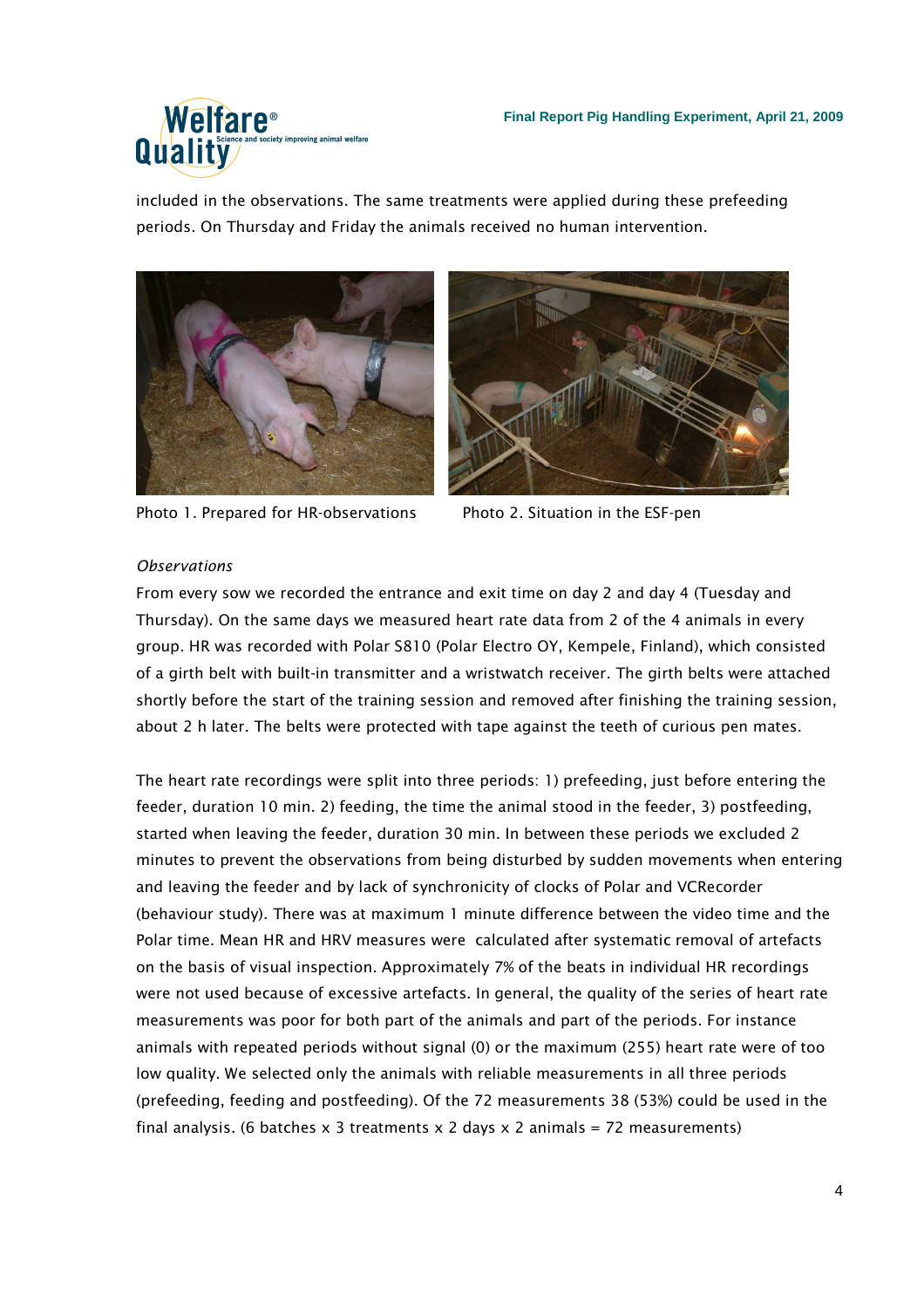

From these heart rate observations we calculated the mean heart rate in beats per minute and the heart rate variability (HRV) as root mean square of successive beat-to-beat differences (RMSSD). An example of an heart rate recording is shown in figure 2.



Fig.2 Example of heart rate recording during 2.5 hrs, split up in three periods.

# Statistical analysis

The time for a group to pass the feeder was analysed using "General Analysis of Variance" (Genstat, 2007) with the model duration =  $\mu$  + training method + day of the week + interaction + e. The difference in duration between day 2 and 4 was analysed with only the factor "training method".

The heart rate (BPM) and the heart rate variability (RMSSD) per individual pig were analysed using the REML procedure of Genstat (2007). The variable RMSSD was transformed to 1/RMSSD. The model was BPM/RMSSD =  $\mu$  + training method + day of the week + interaction + e.

# Results

All the gilts passed the feeder at least once per day, also in the Minimal group. It took the 4 animals of a group on average 1 h and 21 min to pass the Electronic Sow feeder. The statistical analysis showed no difference between treatments or day of the week on passing time. Also the difference between day 2 and 4 was not significantly different. Figure 3 shows the average passing time for a group of 4 animals per training method and day of the week. The group without intervention showed a "learning effect" which was 14'40" quicker, the gently treated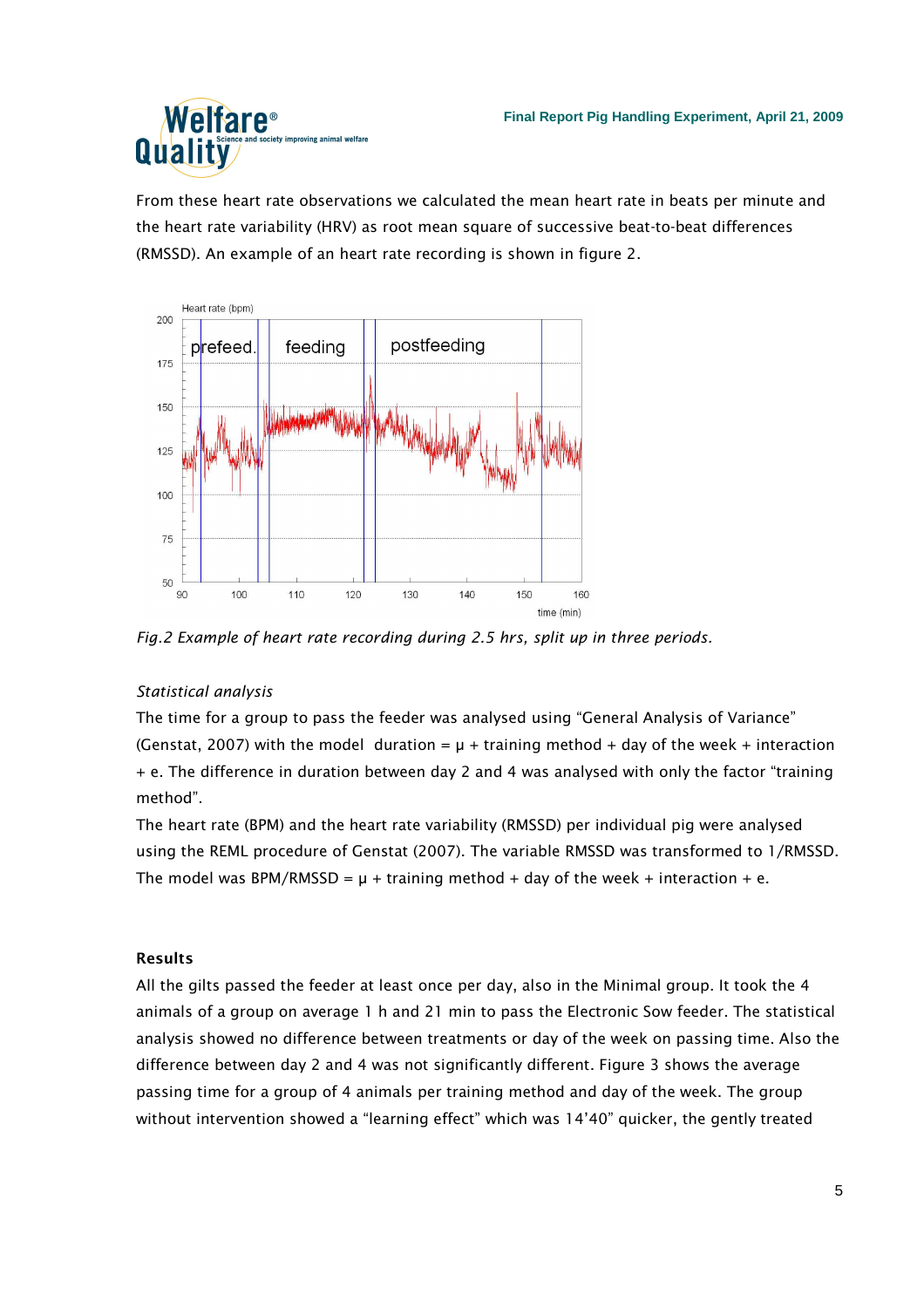

animals were 12 minutes slower and the forced animals were 1'30" quicker, but these differences did not show statistically significancy.

On average after 30% of the visits the total ration was not dispensed. This was on average 216 g per visit or 716 g per visit with not completed rations. Secondary visits to the feeder were not included in the final data. From Monday to Friday no differences or tendencies were present.



Figure 3. Average passing time for a group of 4 animals per training method and day of the week.

The quality of the heart rate measurements was poor for part of the animals and part of the periods, possibly caused by other animals biting on the tape around the girth collar and activity of other thoracal muscles. We selected only the animals with reliable measurements in all three periods (prefeeding, feeding and postfeeding).

The only significant differences for heart rate and heart rate variability were found between the different periods. Table 1 presents the estimates of the statistical analysis. Figure 4 presents the results graphically, including the treatment. The heart rate was lowest before feeding, highest during feeding and intermediate after feeding (P<0.001), but without differences between the training methods.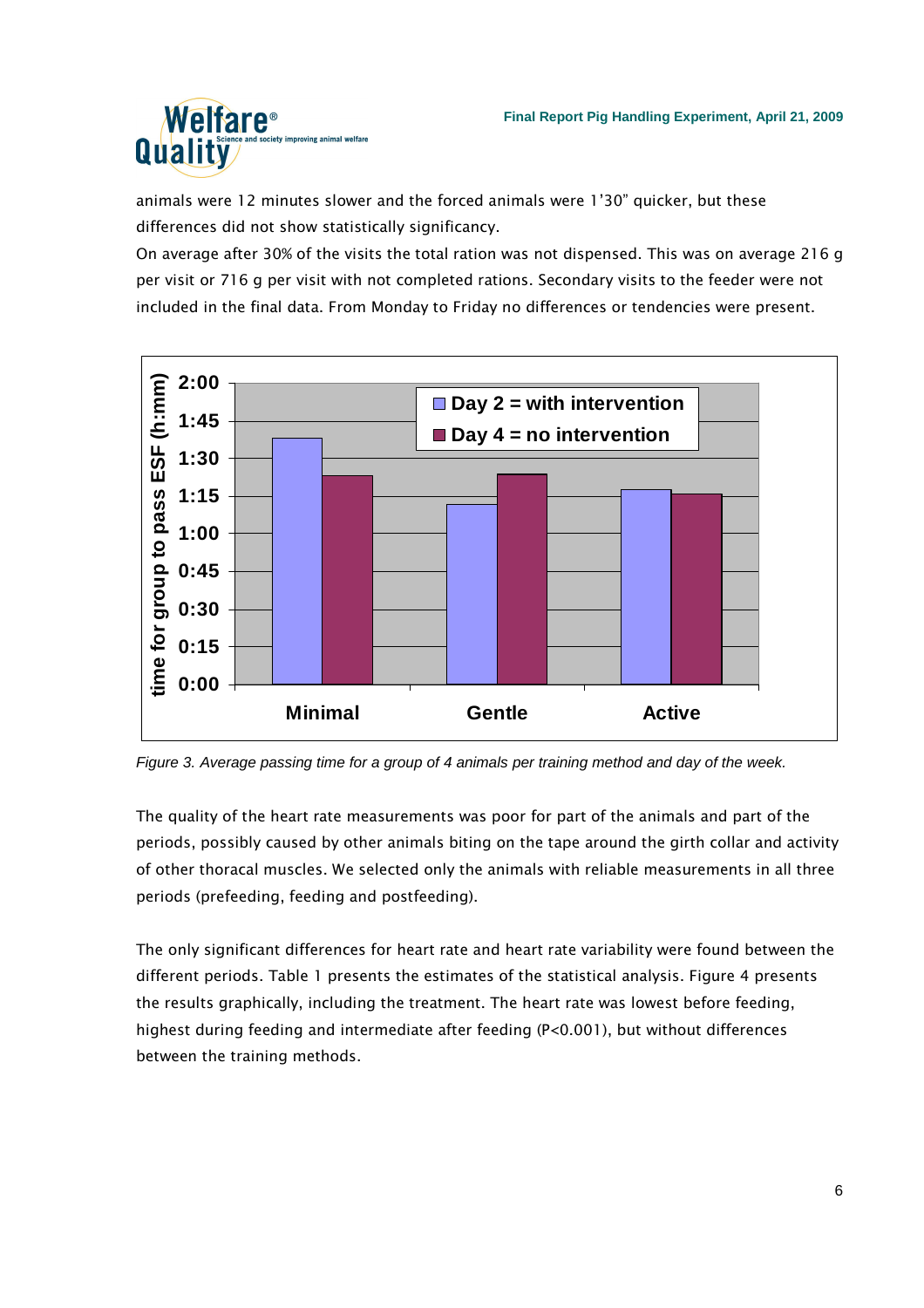

#### **Final Report Pig Handling Experiment, April 21, 2009**

Table 1. Estimates of heart rate and heart rate variability per period.

|            | Prefeeding      | Feeding         | Postfeeding Significance |           |
|------------|-----------------|-----------------|--------------------------|-----------|
| <b>BPM</b> | $120.9^{a}$     | $136.1^{\circ}$ | $124.7^{\circ}$          | P < 0.001 |
| <b>HRV</b> | $12.85^{\circ}$ | $9.34^{b}$      | $17.51^{\circ}$          | P < 0.001 |

abc Numbers with different superscripts differ significantly (P<0.05)



Figure 4. Estimated values for heart rate and heart rate variability per treatment and period.

### Discussion

Learning to use the Electronic Sow Feeder was easy in a group of 4 gilts. All the animals used the feeder from the first day with an average visiting time of 20 minutes. Some animals left the station before they finished their total daily ration, and the feed intake did not improve as the testweek went on. Only in the treatment without human intervention the time for the group to pass the feeder was longer on the second day and shorter on the fourth day. On day four it was comparable with the duration of the other treatments. The training methods did not affect the time and duration the animals spend to pass the feeder on the first day without human intervention.

The heart rate was significantly affected by the period around feeding. Prefeeding HR was the lowest, Feeding HR the highest and Postfeeding was intermediate. For mean HR there was no indication of differences between treatments. The average HR was around 120 BPM where in socially isolated gilts it was 104 BPM (Marchant-Forde et al., 2004). Within the periods the treatments did not differ significantly..

Heart Rate Variability (RMSSD) was lowest during feeding and highest post feeding. There were no significant differences in HRV for the different treatment groups. So an active human intervention did not result in an increased or decreased HRV. In other studies a decreased heart rate variability is associated with an increased level of stress and hence can compromise pig welfare. In the present study the average heart rate variability was almost 14 where in the gilts of Marchant-Forde et al. (2004) this was 21. This slightly lower value in the current experiment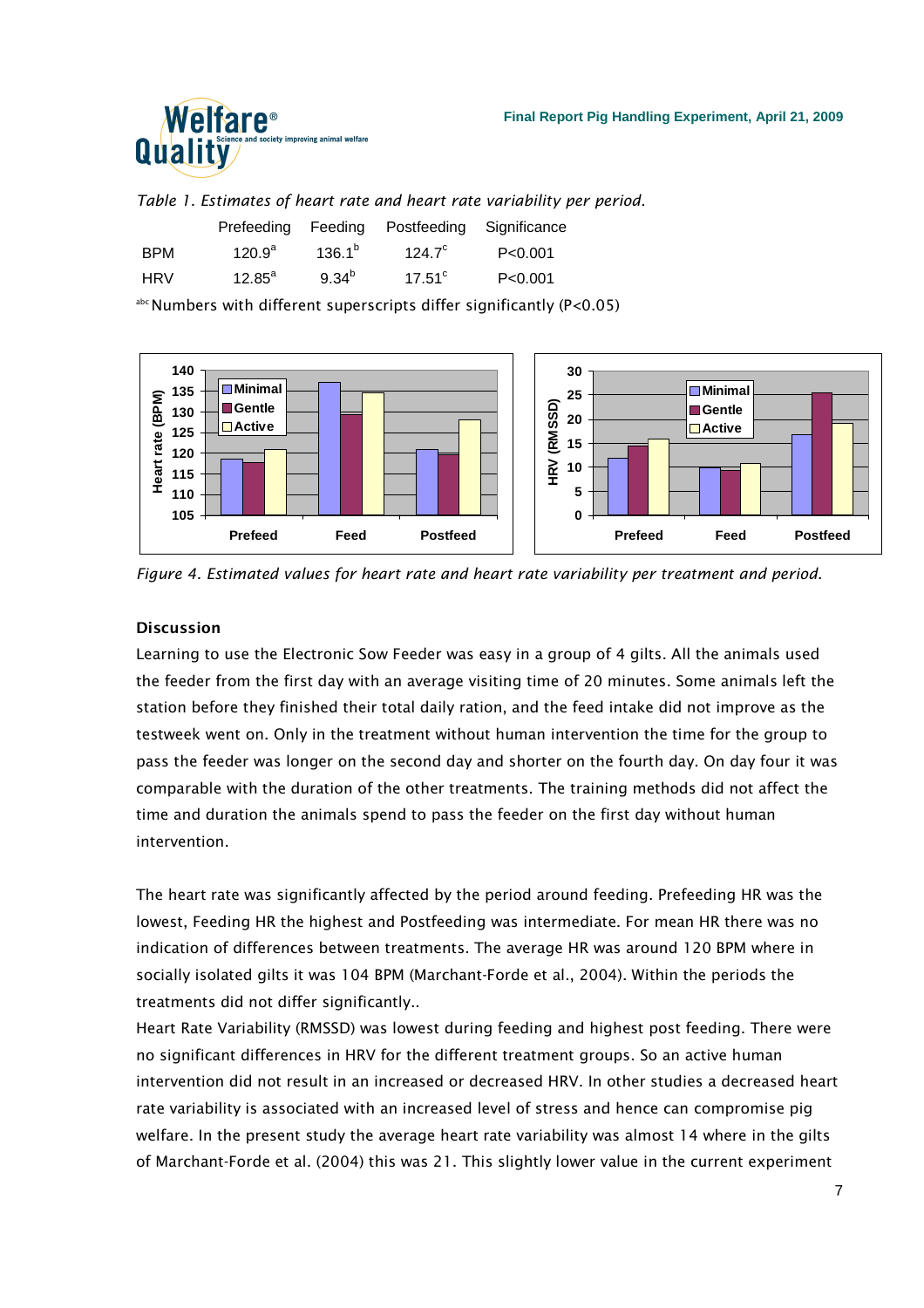

is probably caused by the arousal caused by moving the animals to the prefeed pen and fixing the girth transmitters.

We found no negative effects of any human interventions, but also no advantages for training time. This fits in the Danish advice (Hansen and Vinther, 2004) to optimize the pen design and equipment and to let the gilts "train themselves" in small groups. This also requires less labour from the stockman and does not make the feeding behaviour dependent on human presence. Surprisingly we did not find differences between minimal and active training. Hemsworth et al. (1993) found differences between aversive handling on one side and positive and minimal handling on the other side on fear responses of pigs. In the current study the authors believe that the impact of the short moment to force or to help the animals gently to the feeder on three consecutive days was not a big enough intervention to have an effect on the behavioural and heart rate responses.

The hypothesis that gentle human intervention would help the animals to learn faster without experiencing stress could not be confirmed. One of the reasons could be that the challenge (the task of learning how to use an ESF) in combination with a relatively small group resulted in too less variation to detect any significant difference. A larger group or the presence of older and unfamiliar sows, resulting in aggressive interactions, would certainly make it more difficult.

## **Conclusions**

- Positive nor negative human intervention during ESF training did adversely affect learning speed of gilts as measured by passage time through the feeder

- Neither gentle nor active prefeeding human intervention affected stress as indicated by heart rate and heart rate variability, compared to no intervention.

## Practical implications

The results indicate that at least in small groups of gilts the preferred level of human interference when training gilts to use an ESF is a minimal level, because it requires least labour. The general advise based on practical experience is that gilts should be grouped in a prefeeding pen, separated from the post feeding pen, with no possibility to return. This gives the last and probably lowest ranking animals the chance use the ESF without any intervention of dominant pen mates. From experience in this and other studies we recommend that the minimal duration of this training period is 7 days.